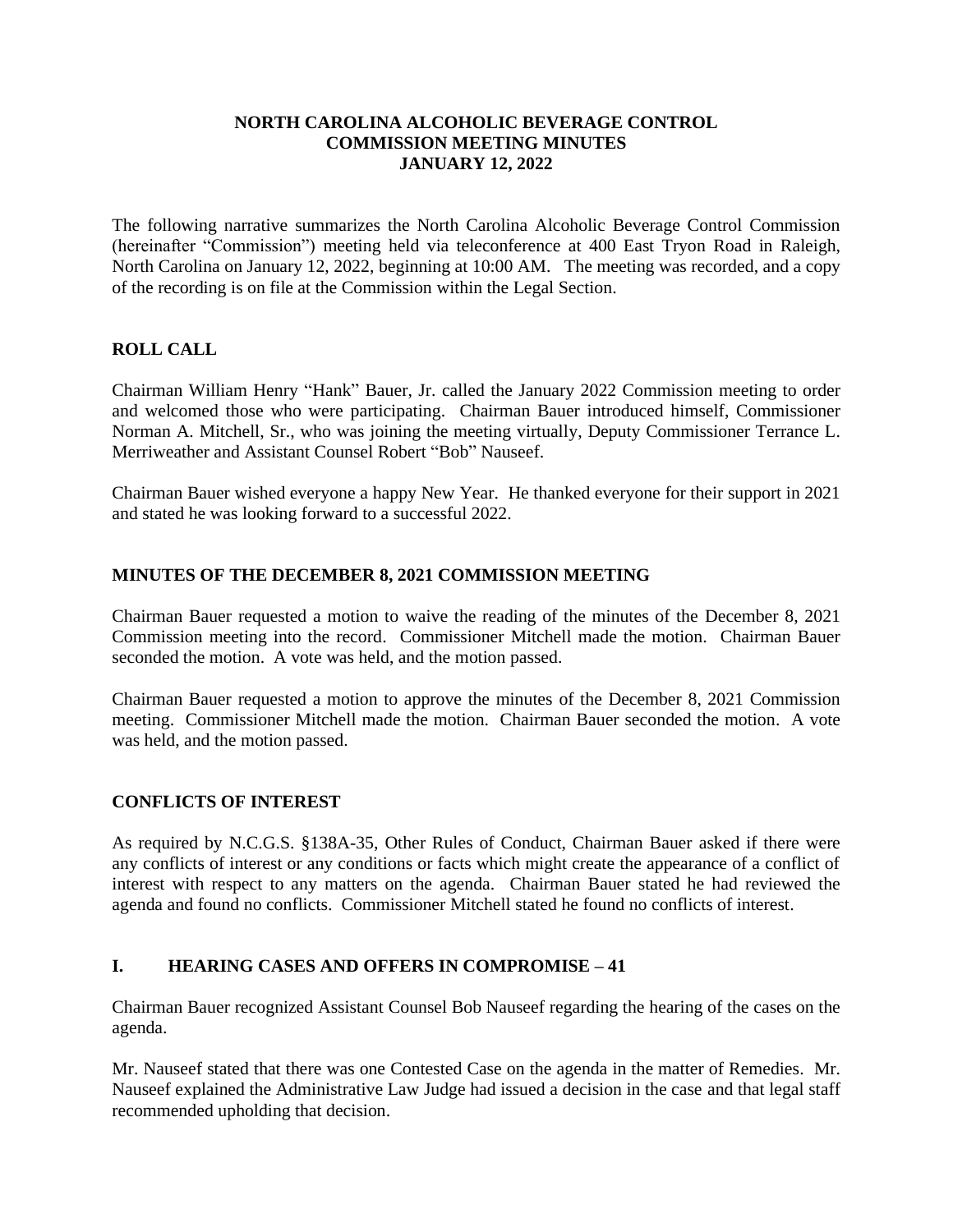Chairman Bauer asked if there was anyone who would like to address the Commission regarding the contested case. Hearing none, Chairman Bauer asked Mr. Nauseef for staff's recommendation. Mr. Nauseef reiterated that legal staff recommended that he sign off on the Administrative Law Judge's decision as written.

Commissioner Mitchell made a motion to follow staff's recommendation and impose the Judge's decision. Chairman Bauer seconded the motion. A vote was held, and the motion passed.

Mr. Nauseef moved onto the remaining hearing cases on the agenda.

Chairman Bauer asked if there was anyone on the line who would like to address any of the Offers in Compromise on the agenda. He repeated himself twice more.

Hearing none, Mr. Nauseef stated that legal staff recommended the ratification of the remaining cases. Commissioner Mitchell made a motion to follow staff's recommendation. Chairman Bauer seconded the motion. A vote was held, and the motion passed.

# **II. EXEMPTION REQUEST PURSUANT TO N.C.G.S. §18B-1116(b) – 321 WINE, LLC D/B/A KELLOGG SELECTIONS; CHARLOTTE WINE CO., LLC D/B/A BAR A VINS; JEFF KELLOGG AND STEPHANIE KELLOGG**

Chairman Bauer recognized Mr. Nauseef regarding the Exemption Request. Mr. Nauseef stated that staff reviewed the request and recommended ratifying the order as written.

Jennifer Morgan, counsel for Kellogg Selections, thanked the Commission for the consideration of the exemption request and explained it was a request for owner Jeff Kellogg's partial ownership interest in a retail entity. She stated she would be happy to answer any questions.

Chairman Bauer asked Commissioner Mitchell if he had any questions. Commissioner Mitchell stated he had none and made a motion to accept staff's recommendation. Chairman Bauer seconded the motion. A vote was held, and the motion passed.

### **III. EXEMPTION REQUEST PURSUANT TO N.C.G.S. §18B-1116(b) – DEUTSCHE IMPORTS, LLC; KERNERSVILLE BREWING COMPANY, LLC AND JOHN ERIC LAUTEN**

Chairman Bauer stated that item III on the agenda was also an Exemption Request and again recognized Mr. Nauseef. Mr. Nauseef stated that staff reviewed the request and recommended that the Commission sign off on the order granting the exemption request in this matter.

Chairman Bauer asked Commissioner Mitchell if he had any questions. Commissioner Mitchell stated he had none and made a motion to accept staff's recommendation. Chairman Bauer seconded the motion. A vote was held, and the motion passed.